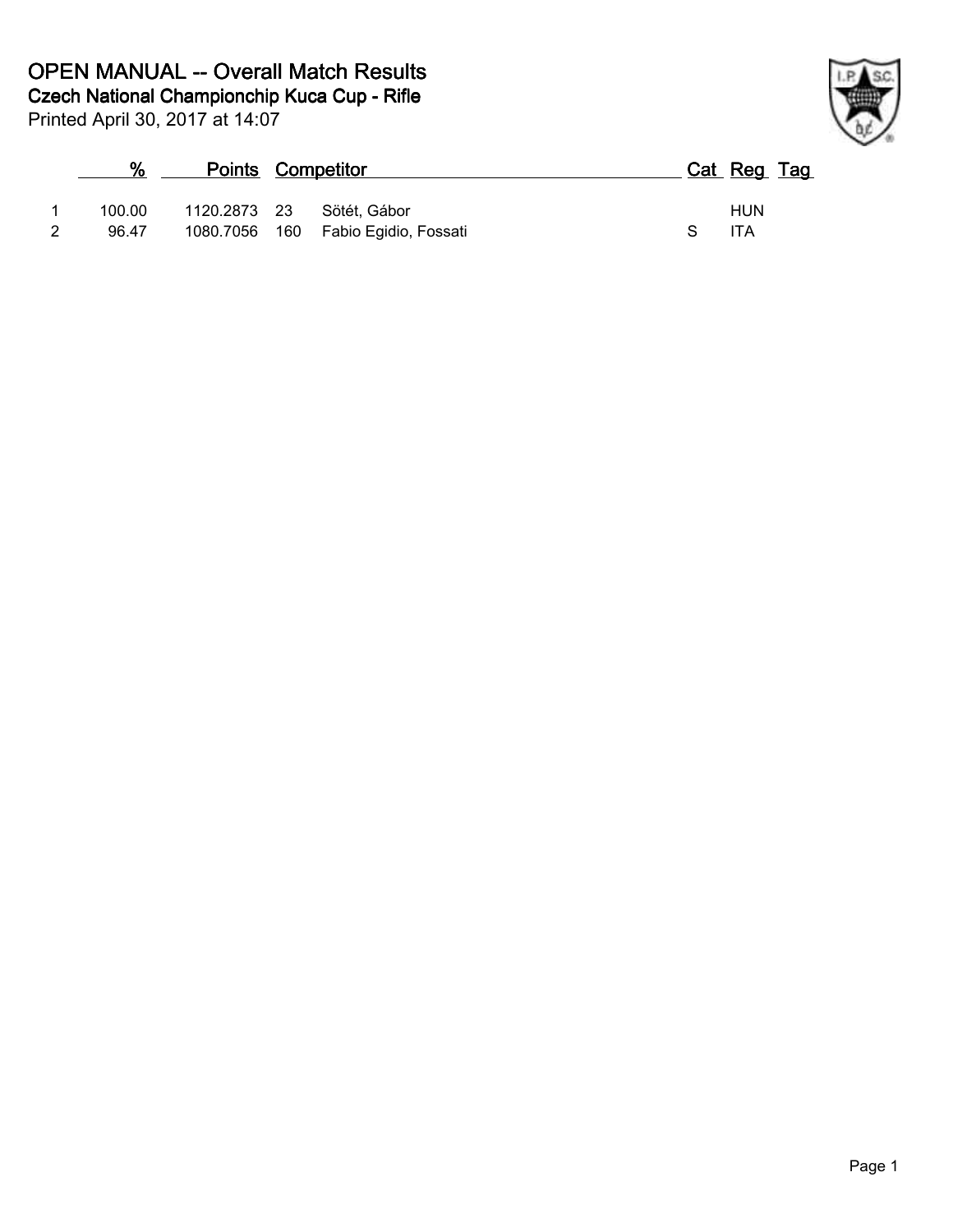**OPEN SEMI-AUTO -- Overall Match Results**

**Czech National Championchip Kuca Cup - Rifle**



|                | <u>%</u> | <u>Points</u> |     | <b>Competitor</b>    |             | <u>Cat Reg Tag</u> |  |
|----------------|----------|---------------|-----|----------------------|-------------|--------------------|--|
| 1              | 100.00   | 1292.1485     | 182 | Rintala, Teemu       |             | <b>FIN</b>         |  |
| $\overline{c}$ | 96.63    | 1248.5396     | 73  | Nagy, Ernest         |             | <b>SVK</b>         |  |
| 3              | 92.31    | 1192.8102     | 72  | Mysiak, Michal       |             | <b>SVK</b>         |  |
| 4              | 88.23    | 1140.0004     | 101 | Hvížďala, Marek      |             | <b>CZE</b>         |  |
| 5              | 87.60    | 1131.9335     | 145 | Ackehed, Olle        |             | <b>SWE</b>         |  |
| 6              | 87.27    | 1127.7194     | 169 | Lehmann, Stephan     |             | <b>GER</b>         |  |
| $\overline{7}$ | 86.32    | 1115.4441     | 184 | Vinduska, Vaclav     |             | <b>CZE</b>         |  |
| 8              | 85.65    | 1106.7615     | 179 | KORBA, Rastislav     |             | <b>SVK</b>         |  |
| 9              | 85.57    | 1105.6331     | 87  | Bieri, Patrick       |             | SUI                |  |
| 10             | 85.52    | 1105.0273     | 56  | Pavlík, Ján          |             | <b>SVK</b>         |  |
| 11             | 82.48    | 1065.8215     | 65  | Smutný, Petr         |             | <b>CZE</b>         |  |
| 12             | 81.77    | 1056.5556     | 152 | Poiret, Jerome       |             | <b>FRA</b>         |  |
| 13             | 81.70    | 1055.7050     | 58  | Bindik, Franta       |             | CZE                |  |
| 14             | 81.03    | 1047.0850     | 75  | Sudek, Lukáš         |             | <b>CZE</b>         |  |
| 15             | 80.85    | 1044.6510     | 124 | Szarvas, Peter       |             | <b>HUN</b>         |  |
| 16             | 79.35    | 1025.3459     | 126 | Benes, Markus        |             | <b>AUT</b>         |  |
| 17             | 78.72    | 1017.1173     | 189 | Kneringer, Mario     |             | <b>GER</b>         |  |
| 18             | 78.59    | 1015.4904     | 141 | Schlegel, Sven       |             | <b>GER</b>         |  |
| 19             | 78.53    | 1014.6780     | 155 | Stacher, Günter      |             | <b>AUT</b>         |  |
| 20             | 78.17    | 1010.0886     | 153 | Schelén, Mikael      |             | <b>SWE</b>         |  |
| 21             | 77.48    | 1001.1970     | 113 | Vavrecka, Michal     |             | <b>CZE</b>         |  |
| 22             | 77.27    | 998.4129      | 84  | Theilinger, Martin   |             | <b>AUT</b>         |  |
| 23             | 74.56    | 963.4405      | 146 | Holzapfel, Christian |             | <b>GER</b>         |  |
| 24             | 73.94    | 955.4110      | 31  | Jedlička, Jiří       |             | <b>CZE</b>         |  |
| 25             | 73.78    | 953.3918      | 150 | Koli, Tuomas         |             | <b>SWE</b>         |  |
| 26             | 73.13    | 944.9014      | 35  | Olejník, Michal      |             | CZE                |  |
| 27             | 73.06    | 943.9855      | 61  | Maska, Richard       |             | CZE                |  |
| 28             | 72.91    | 942.0823      | 157 | corazzini, massimo   | SS          | <b>ITA</b>         |  |
| 29             | 72.71    | 939.5426      | 36  | Peša, Jaroslav       |             | <b>CZE</b>         |  |
| 30             | 72.37    | 935.1717      | 103 | paul, petr           |             | <b>CZE</b>         |  |
| 31             | 70.68    | 913.2761      | 105 | Bures, Vitezslav     |             | CZE                |  |
| 32             | 70.43    | 910.0641      | 180 | Muhonen, Ahti        |             | <b>FIN</b>         |  |
| 33             | 70.42    | 909.9498      | 136 | Funk, Thomas         |             | <b>GER</b>         |  |
| 34             | 70.26    | 907.8364      | 154 | Spring, Sebastian    |             | <b>AUT</b>         |  |
| 35             | 69.26    | 894.9999      | 119 | Miglecz, Gyula       |             | <b>HUN</b>         |  |
| 36             | 69.10    | 892.8500      | 91  | Moeller, Klaus       | $\mathbf S$ | <b>GER</b>         |  |
| 37             | 68.62    | 886.6354      | 148 | Kalkhauser, Dietmar  |             | <b>AUT</b>         |  |
| 38             | 68.19    | 881.1783      | 76  | Vaďura, Petr         |             | CZE                |  |
| 39             | 67.49    | 872.0334      | 47  | Synek, Milos         |             | <b>CZE</b>         |  |
| 40             | 67.31    | 869.6993      | 177 | Heglas, Jakub        |             | <b>CZE</b>         |  |
| 41             | 67.07    | 866.6986      | 149 | Karlin, Marcus       |             | <b>AUT</b>         |  |
| 42             | 67.06    | 866.5481      | 115 | Brož, Jiří           | S           | CZE                |  |
| 43             | 67.03    | 866.1567      | 42  | Kostak, Jan          |             | <b>CZE</b>         |  |
| 44             | 67.02    | 865.9461      | 89  | Kunzler, Oliver      |             | SUI                |  |
| 45             | 66.95    | 865.0583      | 166 | Anese, Renato        | $\mathbf S$ | <b>ITA</b>         |  |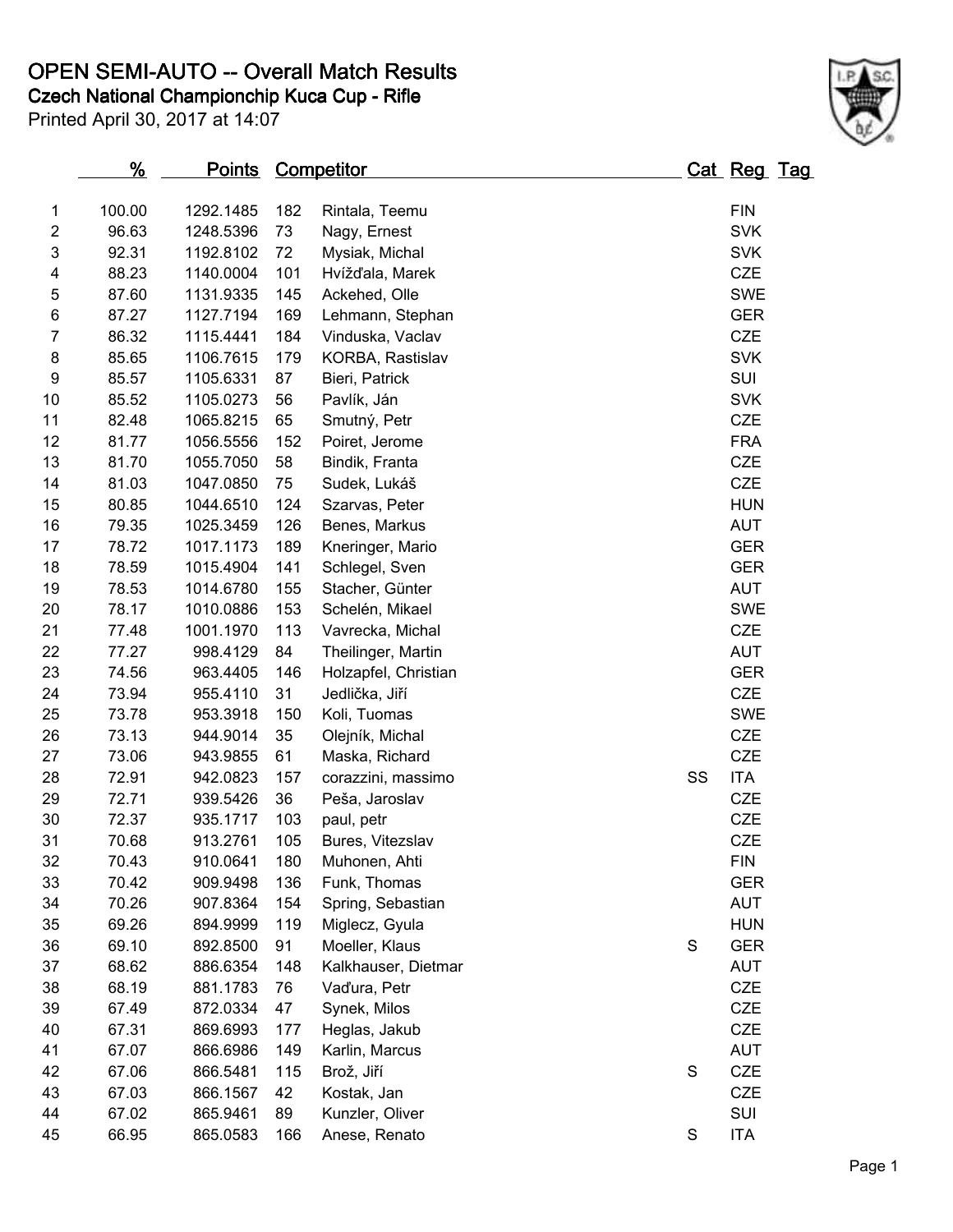## **OPEN SEMI-AUTO -- Overall Match Results**

**Czech National Championchip Kuca Cup - Rifle**



|       |                                                                                                                                                                            |                                                                                                                                                                                                                      | Klose, Jens                                                                                                  |                                                                                                                                                                                                                                                                                                                                                     |                     |                                                                                                                                                                                                                                                                                |
|-------|----------------------------------------------------------------------------------------------------------------------------------------------------------------------------|----------------------------------------------------------------------------------------------------------------------------------------------------------------------------------------------------------------------|--------------------------------------------------------------------------------------------------------------|-----------------------------------------------------------------------------------------------------------------------------------------------------------------------------------------------------------------------------------------------------------------------------------------------------------------------------------------------------|---------------------|--------------------------------------------------------------------------------------------------------------------------------------------------------------------------------------------------------------------------------------------------------------------------------|
|       | 794.8237                                                                                                                                                                   | 78                                                                                                                                                                                                                   |                                                                                                              |                                                                                                                                                                                                                                                                                                                                                     |                     |                                                                                                                                                                                                                                                                                |
| 61.45 | 793.9872                                                                                                                                                                   | 186                                                                                                                                                                                                                  | Bláha, František                                                                                             |                                                                                                                                                                                                                                                                                                                                                     |                     |                                                                                                                                                                                                                                                                                |
| 60.84 | 786.1971                                                                                                                                                                   | 128                                                                                                                                                                                                                  | Bonics, Vjekoslav                                                                                            |                                                                                                                                                                                                                                                                                                                                                     | <b>AUT</b>          |                                                                                                                                                                                                                                                                                |
| 60.61 |                                                                                                                                                                            | 102                                                                                                                                                                                                                  | Kubáč, Vítězslav                                                                                             |                                                                                                                                                                                                                                                                                                                                                     |                     |                                                                                                                                                                                                                                                                                |
| 60.47 | 781.3455                                                                                                                                                                   | 62                                                                                                                                                                                                                   | Novotný, Marek                                                                                               |                                                                                                                                                                                                                                                                                                                                                     | <b>CZE</b>          |                                                                                                                                                                                                                                                                                |
| 59.95 | 774.6808                                                                                                                                                                   | 164                                                                                                                                                                                                                  | Ruehmkorf, Ingo                                                                                              |                                                                                                                                                                                                                                                                                                                                                     | <b>GER</b>          |                                                                                                                                                                                                                                                                                |
| 59.91 | 774.0839                                                                                                                                                                   | 95                                                                                                                                                                                                                   | Ulmer, Alexander                                                                                             |                                                                                                                                                                                                                                                                                                                                                     | SUI                 |                                                                                                                                                                                                                                                                                |
| 59.10 | 763.7158                                                                                                                                                                   | 41                                                                                                                                                                                                                   | Kopriva, Petr                                                                                                |                                                                                                                                                                                                                                                                                                                                                     | CZE                 |                                                                                                                                                                                                                                                                                |
| 58.73 | 758.8208                                                                                                                                                                   | 59                                                                                                                                                                                                                   | Kolář, Milan                                                                                                 |                                                                                                                                                                                                                                                                                                                                                     | CZE                 |                                                                                                                                                                                                                                                                                |
| 58.65 | 757.8102                                                                                                                                                                   | 10                                                                                                                                                                                                                   | Kebo, Věkoslav                                                                                               | SS                                                                                                                                                                                                                                                                                                                                                  | <b>CZE</b>          |                                                                                                                                                                                                                                                                                |
| 58.14 | 751.3009                                                                                                                                                                   | 37                                                                                                                                                                                                                   | Polívka, Vladimír                                                                                            | SS                                                                                                                                                                                                                                                                                                                                                  | CZE                 |                                                                                                                                                                                                                                                                                |
| 57.98 | 749.2232                                                                                                                                                                   | 33                                                                                                                                                                                                                   | Kopecký, Adam                                                                                                |                                                                                                                                                                                                                                                                                                                                                     | <b>CZE</b>          |                                                                                                                                                                                                                                                                                |
| 57.91 | 748.2657                                                                                                                                                                   | 138                                                                                                                                                                                                                  | Häussler, Uwe                                                                                                |                                                                                                                                                                                                                                                                                                                                                     | <b>GER</b>          |                                                                                                                                                                                                                                                                                |
| 57.78 | 746.5418                                                                                                                                                                   | 171                                                                                                                                                                                                                  | Rataj, Jan                                                                                                   | $\mathbf S$                                                                                                                                                                                                                                                                                                                                         | CZE                 |                                                                                                                                                                                                                                                                                |
| 56.91 | 735.3215                                                                                                                                                                   | 125                                                                                                                                                                                                                  | Aynacioglu, Sadik                                                                                            |                                                                                                                                                                                                                                                                                                                                                     | <b>GER</b>          |                                                                                                                                                                                                                                                                                |
| 56.62 | 731.6466                                                                                                                                                                   | 163                                                                                                                                                                                                                  | Prochazka, Josef                                                                                             | ${\mathsf S}$                                                                                                                                                                                                                                                                                                                                       | CZE                 |                                                                                                                                                                                                                                                                                |
| 56.52 | 730.2965                                                                                                                                                                   | 178                                                                                                                                                                                                                  | Kopřiva, Martin                                                                                              |                                                                                                                                                                                                                                                                                                                                                     | CZE                 |                                                                                                                                                                                                                                                                                |
| 56.20 | 726.2458                                                                                                                                                                   | 77                                                                                                                                                                                                                   | Žolnay, Anka                                                                                                 | L                                                                                                                                                                                                                                                                                                                                                   | CZE                 |                                                                                                                                                                                                                                                                                |
| 55.25 | 713.8646                                                                                                                                                                   | 46                                                                                                                                                                                                                   | Smid, Martin                                                                                                 |                                                                                                                                                                                                                                                                                                                                                     | <b>CZE</b>          |                                                                                                                                                                                                                                                                                |
| 53.67 | 693.5116                                                                                                                                                                   | 96                                                                                                                                                                                                                   | ziery, hannes                                                                                                |                                                                                                                                                                                                                                                                                                                                                     | <b>AUT</b>          |                                                                                                                                                                                                                                                                                |
| 53.23 | 687.7518                                                                                                                                                                   | 139                                                                                                                                                                                                                  | Hörth, Alexander                                                                                             |                                                                                                                                                                                                                                                                                                                                                     | <b>AUT</b>          |                                                                                                                                                                                                                                                                                |
| 51.65 | 667.3572                                                                                                                                                                   | 116                                                                                                                                                                                                                  | Frýzek, Lubor                                                                                                |                                                                                                                                                                                                                                                                                                                                                     | <b>CZE</b>          |                                                                                                                                                                                                                                                                                |
| 51.45 | 664.8131                                                                                                                                                                   | 158                                                                                                                                                                                                                  | Düz, Volkan                                                                                                  |                                                                                                                                                                                                                                                                                                                                                     | <b>GER</b>          |                                                                                                                                                                                                                                                                                |
| 51.17 | 661.2480                                                                                                                                                                   | 74                                                                                                                                                                                                                   | Plzák, Jiří                                                                                                  | $\mathbf S$                                                                                                                                                                                                                                                                                                                                         | <b>CZE</b>          |                                                                                                                                                                                                                                                                                |
| 50.99 | 658.8085                                                                                                                                                                   | 6                                                                                                                                                                                                                    | Černý, Václav                                                                                                |                                                                                                                                                                                                                                                                                                                                                     | <b>CZE</b>          |                                                                                                                                                                                                                                                                                |
| 50.30 | 649.9540                                                                                                                                                                   | 32                                                                                                                                                                                                                   | Jedlička, Jakub                                                                                              | J                                                                                                                                                                                                                                                                                                                                                   | <b>CZE</b>          |                                                                                                                                                                                                                                                                                |
| 50.14 | 647.8191                                                                                                                                                                   | 12                                                                                                                                                                                                                   | Kormányos, Mária                                                                                             | L                                                                                                                                                                                                                                                                                                                                                   | <b>HUN</b>          |                                                                                                                                                                                                                                                                                |
| 49.75 | 642.8059                                                                                                                                                                   | 132                                                                                                                                                                                                                  | Matthias, Ade                                                                                                |                                                                                                                                                                                                                                                                                                                                                     | <b>GER</b>          |                                                                                                                                                                                                                                                                                |
|       | <u>%</u><br>66.84<br>66.46<br>65.55<br>65.33<br>65.19<br>65.13<br>64.34<br>63.31<br>63.02<br>62.79<br>62.46<br>62.38<br>62.17<br>61.72<br>61.69<br>61.57<br>61.53<br>61.51 | 863.6246<br>858.7420<br>846.9905<br>844.2214<br>842.2896<br>841.5554<br>831.3692<br>818.0172<br>814.3708<br>811.3328<br>807.1038<br>806.0039<br>803.2830<br>797.5185<br>797.1662<br>795.5136<br>795.0047<br>783.1240 | 66<br>34<br>143<br>174<br>88<br>83<br>176<br>151<br>106<br>170<br>82<br>127<br>162<br>70<br>81<br>173<br>161 | <b>Points Competitor</b><br>Stránský, Viktor<br>Nádvorník, Milan<br>Walter, Rene<br>Seiler, Josef<br>Gaberscik, Andreas<br>sederl, martin<br>Bulko, Peter<br>Nordh, Stefan<br>Havránek, Rostislav<br>Pascolini, Mauro<br>Scherz, Dieter<br>Berger, Rene<br>Koennecke, Marko<br>Kaprál, Vojtěch<br>Rosenberg, Tomas<br>Sartor, Paul<br>Žolnay, Pavol | SS<br>${\mathsf S}$ | Cat Reg Tag<br><b>CZE</b><br>CZE<br><b>GER</b><br><b>GER</b><br><b>AUT</b><br><b>AUT</b><br><b>SVK</b><br><b>SWE</b><br><b>CZE</b><br>ITA<br><b>AUT</b><br><b>AUT</b><br><b>GER</b><br><b>CZE</b><br><b>CZE</b><br><b>GER</b><br><b>GER</b><br><b>CZE</b><br><b>CZE</b><br>CZE |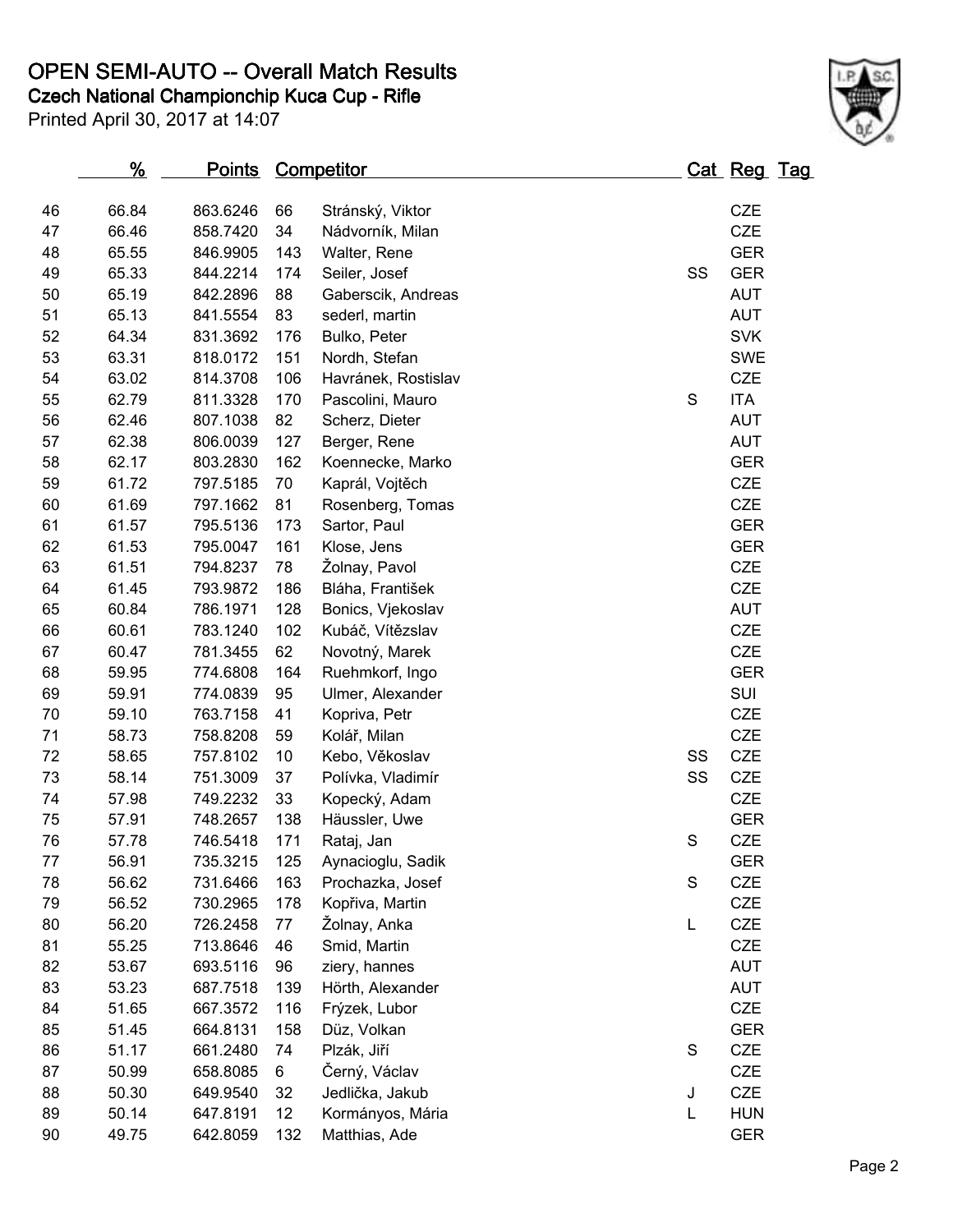## **OPEN SEMI-AUTO -- Overall Match Results**

**Czech National Championchip Kuca Cup - Rifle**



|     | <u>%</u> | <u>Points</u> |     | <b>Competitor</b>   |             | <u>Cat Reg Tag</u> |
|-----|----------|---------------|-----|---------------------|-------------|--------------------|
|     |          |               |     |                     |             |                    |
| 91  | 49.38    | 638.0536      | 5   | Čech, Martin        |             | <b>CZE</b>         |
| 92  | 49.29    | 636.9330      | 123 | Souček, Jan         |             | <b>CZE</b>         |
| 93  | 48.66    | 628.7421      | 172 | Rimke, Achim        |             | <b>GER</b>         |
| 94  | 48.41    | 625.5839      | 147 | Jonasson, Per       | SS          | <b>SWE</b>         |
| 95  | 47.11    | 608.7729      | 71  | Mučka, Karel        | SS          | <b>CZE</b>         |
| 96  | 45.87    | 592.7692      | 187 | Musil, Eduard       |             | <b>CZE</b>         |
| 97  | 44.82    | 579.1933      | 168 | Kratzer, Maximilian | S           | <b>GER</b>         |
| 98  | 44.53    | 575.3940      | 122 | Moravec, Jan        | $\mathsf S$ | <b>CZE</b>         |
| 99  | 44.26    | 571.9457      | 131 | Katscher, Michael   | S           | <b>AUT</b>         |
| 100 | 43.08    | 556.6002      | 38  | Slováček, Pavel     |             | <b>CZE</b>         |
| 101 | 42.57    | 550.0471      | 85  | Tiefenbach, Martin  |             | <b>CZE</b>         |
| 102 | 41.96    | 542.1228      | 137 | Golab, Tadeusz      | SS          | <b>POL</b>         |
| 103 | 40.66    | 525.3258      | 27  | Votoček, Miloš      | S           | <b>CZE</b>         |
| 104 | 38.12    | 492.6148      | 25  | Staněk, Jan         |             | <b>CZE</b>         |
| 105 | 36.61    | 473.0005      | 28  | Zálejský, Rostislav | S           | <b>CZE</b>         |
| 106 | 35.88    | 463.6662      | 133 | Seifried, Andreas   |             | <b>GER</b>         |
| 107 | 34.12    | 440.9200      | 22  | Rehberger, Ivo      |             | <b>CZE</b>         |
| 108 | 33.92    | 438.3506      | 181 | Novak, Lubor        | S           | <b>CZE</b>         |
| 109 | 2.86     | 37.0130       | 190 | Kubica, Dušan       |             | <b>SVK</b>         |
| 110 | 0.00     | 0.0000        | 40  | Kazda, Milos        |             | <b>CZE</b>         |
|     |          |               |     |                     |             |                    |